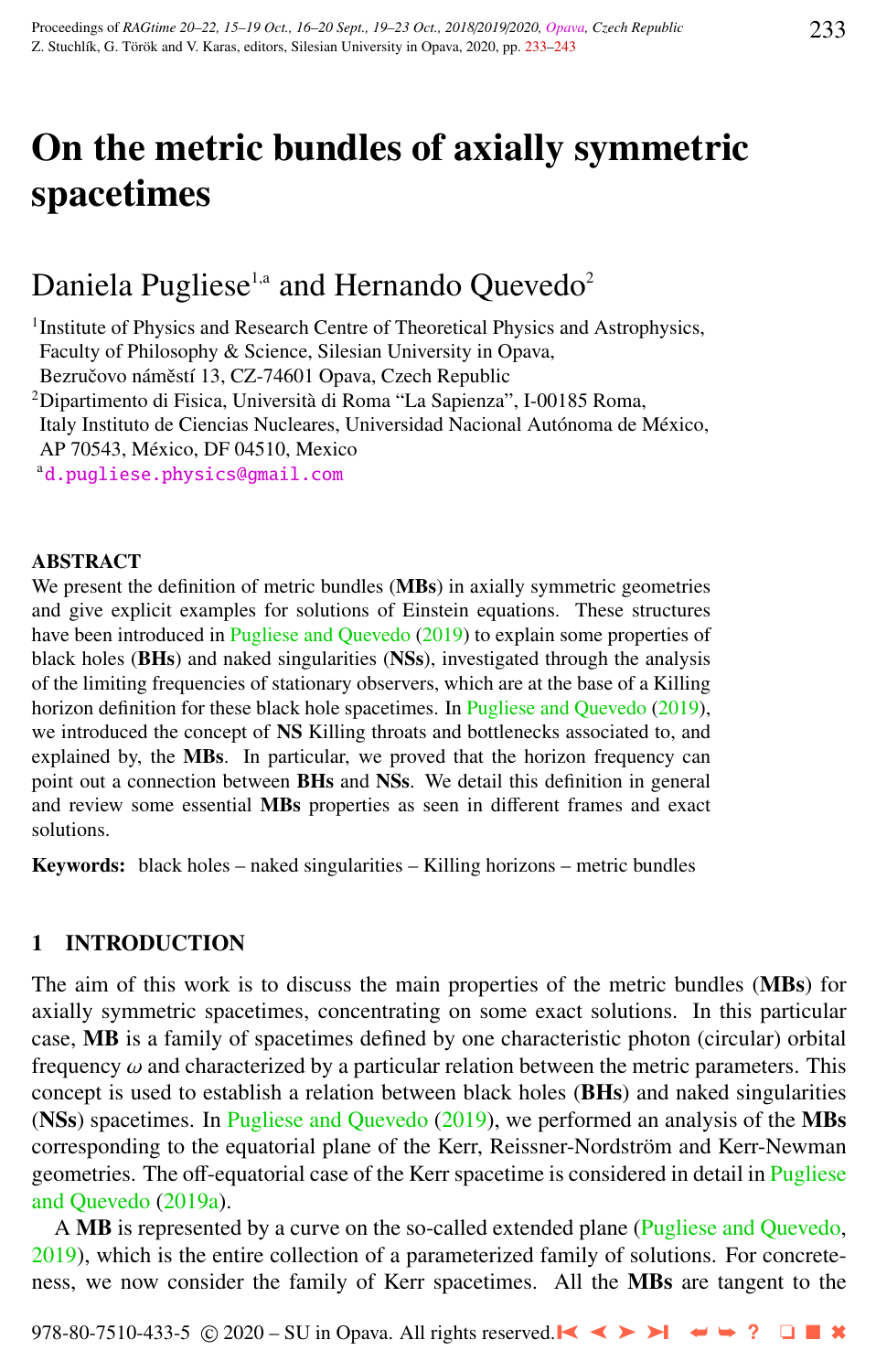horizon curve as represented on the extended plane. Then, the horizon curve emerges as the envelope surface of the set of MBs. It turns out that WNSs (weak naked singularities), for which the spin-mass ratio is close to the value of the extreme BH, are related to a portion of the inner horizon, whereas strong naked singularities (SNSs) with *<sup>a</sup>* > <sup>2</sup>*<sup>M</sup>* are related to the outer horizon. In addition, WNSs are characterized by the presence of Killing bottlenecks, which are defined as "restrictions" of the Killing throats that appear in WNSs. Killing throats or tunnels, in turn, emerge through the analysis of the radii  $r_s^{\pm}(\omega, a)$  of light surfaces, which depend on the frequency of the stationary observers  $\omega$  and  $r_s$  and  $\omega$  and  $\omega$  and  $\omega$  and  $\omega$  and  $\omega$  and  $\omega$  and  $\omega$  and  $\omega$  and  $\omega$  and  $\omega$  and  $\omega$  and  $\omega$  and  $\omega$ the spin parameter *a* [\(Pugliese and Quevedo,](#page-10-0) [2018,](#page-10-0) [2019\)](#page-10-0). In the case of NS geometries, a Killing throat is a connected region in the  $r - \omega$  plane, which is bounded by the radii  $r_s^{\pm}(\omega, a)$  and contains all the stationary observers allowed within the limiting frequencies<br>  $\omega$  ( $\omega$ ) In the case of **RHs**, a Killing throat is either a disconnected region in the Kerr [ $\omega$ <sub>-</sub>,  $\omega$ <sub>+</sub>]. In the case of **BHs**, a Killing throat is either a disconnected region in the Kerr spacetime or a region bounded by non-regular surfaces in the extreme Kerr BH spacetime. The limiting case of a Killing bottleneck occurs in the extreme Kerr spacetime, as seen in the Boyer-Lindquist frame, where the narrowing actually closes on the BH horizons. Killing throats and bottlenecks were grouped in [Tanatarov and Zaslavskii](#page-10-0) [\(2017\)](#page-10-0) in structures named "whale diagrams" of the Kerr and Kerr-Newman spacetimes–see also [Mukher](#page-10-0)[jee and Nayak](#page-10-0) [\(2018\)](#page-10-0); [Zaslavskii](#page-10-0) [\(2018\)](#page-10-0). Moreover, Killing bottlenecks, interpreted in [Pugliese and Quevedo](#page-10-0) [\(2019\)](#page-10-0) as "horizons remnants" and related to MBs in [Pugliese and](#page-10-0) [Quevedo](#page-10-0) [\(2019\)](#page-10-0); [Pugliese and Quevedo](#page-10-0) [\(2019a\)](#page-10-0), appear also connected with the concept of pre-horizon regime introduced in [de Felice](#page-10-0) [\(1991\)](#page-10-0); [de Felice and Usseglio-Tomasset](#page-10-0) [\(1991\)](#page-10-0). The pre-horizon was analyzed in [de Felice and Usseglio-Tomasset](#page-10-0) [\(1991\)](#page-10-0). It was concluded that a gyroscope would conserve a memory of the static or stationary initial state, leading to the gravitational collapse of a mass distribution [\(de Felice and Usseglio-](#page-10-0)[Tomasset,](#page-10-0) [1992;](#page-10-0) [de Felice and Yunqiang,](#page-10-0) [1993;](#page-10-0) [de Felice and Sigalotti,](#page-10-0) [1992;](#page-10-0) [Chakraborty](#page-9-0) [et al.,](#page-9-0) [2017\)](#page-9-0).

More in general, **MBs** have interesting properties that allow us to explore in an alternative way some aspects of the geometries that define the bundle, providing an alternative interpretation of Killing horizons (in terms of a set of solutions–the extended plane) and establishing a connection between NSs and BHs, based on the fact that each bundle is tangent to the horizon curve. Moreover, as we shall see below, metric bundles highlight some properties of the horizons that could influence the exterior properties of BH geometries by means of characteristic frequencies. The MBs concept can have significant repercussions in the study of BH physics, in the interpretation of NSs solutions and in the horizons and **BH** thermodynamics.

In this work, we present the MBs definition and discuss their properties in the context of BH thermodynamics. We analyze the Kerr, Kerr-Newman and Reissner-Nordström metric bundles. The explicit expressions for metric bundles in the Kerr-de Sitter spacetime are also given. Finally, we present some concluding remarks.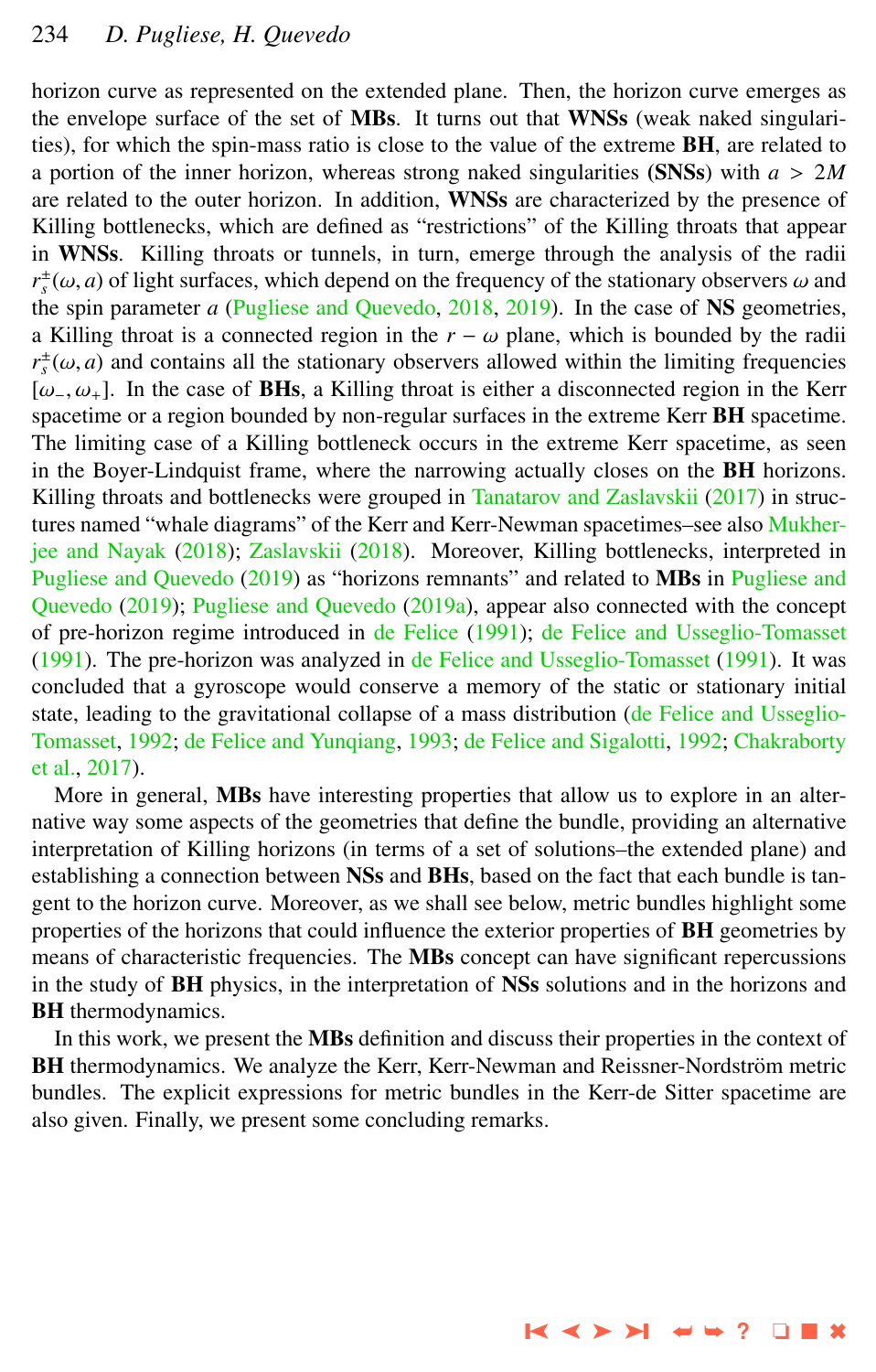# <span id="page-2-0"></span>2 METRIC BUNDLES

We start by considering the case of the Kerr spacetime. The Kerr metric, in Boyer-Lindquist (BL) coordinates, can be expressed as

$$
ds^{2} = -\frac{\Delta - a^{2} \sin^{2} \theta}{\rho^{2}} dt^{2} + \frac{\rho^{2}}{\Delta} dr^{2} + \rho^{2} d\theta^{2} + \frac{\sin^{2} \theta \left( \left( a^{2} + r^{2} \right)^{2} - a^{2} \Delta \sin^{2} \theta \right)}{\rho^{2}} d\phi^{2}
$$

$$
-2 \frac{a M \sin^{2}(\theta) \left( a^{2} - \Delta + r^{2} \right)}{\rho^{2}} d\phi dt , \qquad (1)
$$

$$
-2 \frac{\partial}{\partial^2} d\phi dt, \qquad (1)
$$
  

$$
\Delta \equiv r^2 - 2Mr + a^2, \text{ and } \rho^2 \equiv r^2 + a^2 \cos^2 \theta.
$$

It describes an axisymmetric, stationary, asymptotically flat spacetime. The parameter  $M \geq 0$  is interpreted as the mass of the gravitational source, while the rotation parameter  $a \equiv J/M$  (spin) is the specific angular momentum, and *J* is the total angular momentum of the source. This is a stationary and axisymmetric geometry with Killing fields  $\xi_t = \partial_t$  and  $\xi_{\phi} = \partial_{\phi}$ , respectively.

In this work, we will consider also the Kerr-Newman (KN) geometry which corresponds to an electrovacuum axisymmetric solution with a net electric charge *Q*, described by metric (1) with  $\Delta_{KN} \equiv r^2 + a^2 + Q^2 - 2Mr$ . The solution  $a = 0$  and  $Q \neq 0$  constitutes the static case of the spherically symmetric and charged Reissner-Nordström spacetime. The horizons and the outer and inner static limits for the KN geometry are, respectively,

$$
r_{\mp} = M \mp \sqrt{M^2 - (a^2 + Q^2)}, \quad r_{\epsilon}^{\mp} = M \mp \sqrt{M^2 - a^2 \cos^2 \theta - Q^2}, \tag{3}
$$

which for  $a = 0$ ,  $Q = 0$ , and  $a = Q = 0$  leads to  $(r_{\pm}, r_{\epsilon}^{\pm})$  in the Reissner-Nordström,<br>Kerr and Schwarzschild geometries, respectively. Note that the **KN** horizons r, can be re-Kerr and Schwarzschild geometries, respectively. Note that the  $KN$  horizons  $r_{\pm}$  can be reparameterized for the total charge  $Q_T$  and its variation with respect to the parameter  $Q_T$  is exactly the same as for the corresponding radii  $r_{\pm}$  in the **RN** or Kerr solution. This aspect will be significant in the study of the **MBs** dependence from the two charges  $(a, Q)$ .

# On the BHs horizons

For the analysis of some properties of the horizons, we focus for simplicity on the case  $Q = 0$ . Then, for the Kerr **BH** geometry the horizons and ergospheres radii are given by  $r_{\pm} = M \pm \sqrt{M^2 - a^2}$  and  $r_{\epsilon}^{\pm} = M \pm \sqrt{M^2 - a^2 \cos^2 \theta}$ , respectively.<br>Metric bundles are defined as the set of metrics that satisfy the co

Metric bundles are defined as the set of metrics that satisfy the condition  $\mathcal{L}_N \equiv \mathcal{L} \cdot \mathcal{L} = 0$ , where L is the Killing vector  $\mathcal{L} \equiv \partial_t + \omega \partial_\phi$ . Solutions could be either **BHs** or **NSs**. The quantity  $\omega$  will be called the frequency or the MBs angular velocity. In BH spacetimes, this Killing vector defines also the thermodynamic variables and the Killing horizons.

# On the Killing vector  $\mathcal L$  and the condition  $\mathcal L_N = 0$

The event horizons of a spinning BH are Killing horizons with respect to the Killing field  $\mathcal{L}_H \equiv \partial_t + \omega_H \partial_\phi$ , where  $\omega_H$  is the angular velocity of the horizons, representing the **BH** rigid rotation (the event horizon of a stationary asymptotically flat solution with matter satisfying suitable hyperbolic equations is a Killing horizon). The Kerr horizons are, therefore, null surfaces,  $S_0$ , whose null generators coincide with the orbits of an one-parameter group of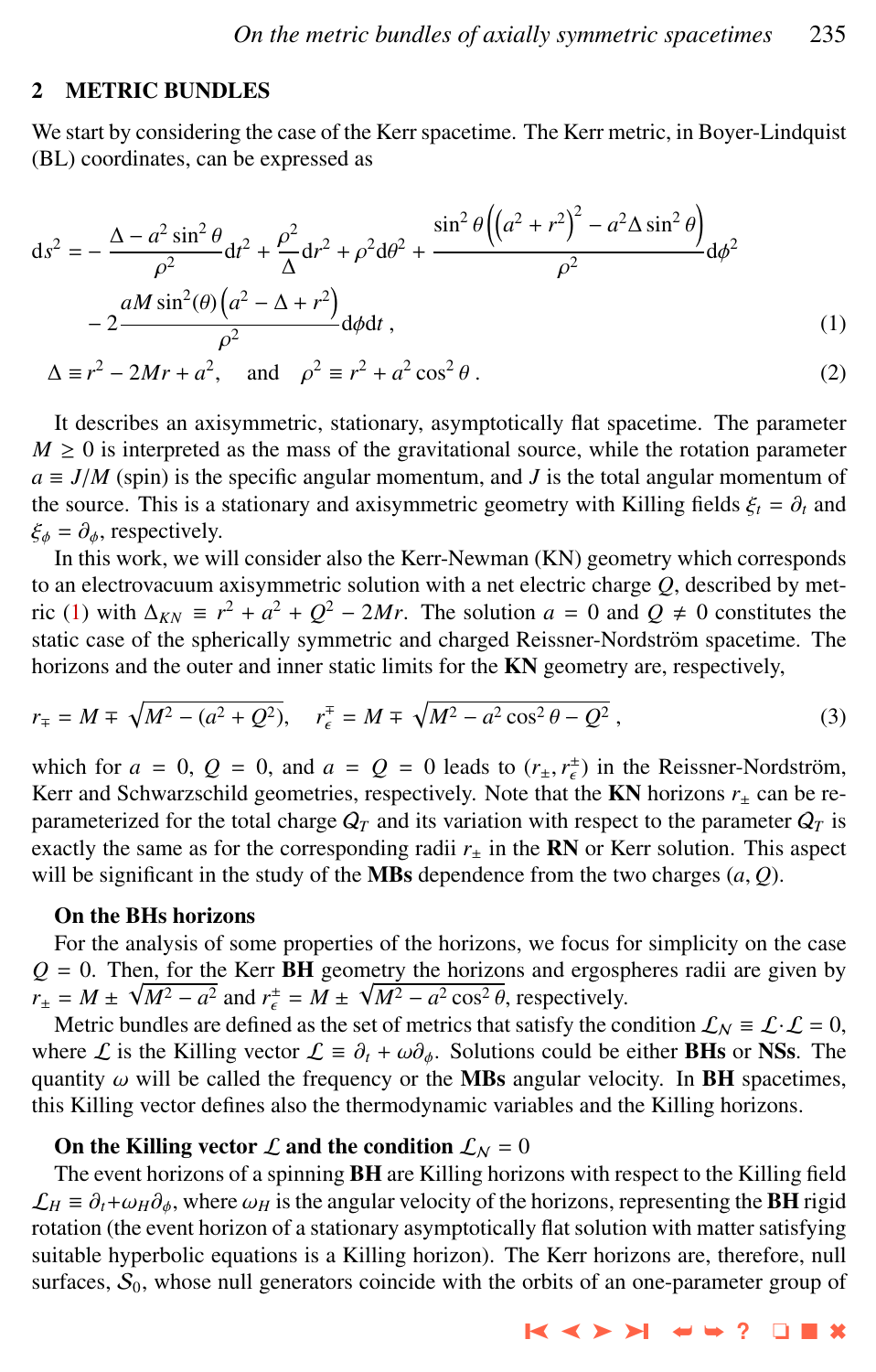isometries, i.e., in general, there exists a Killing field  $\mathcal{L}$ , which is normal to  $\mathcal{S}_0$ . In general, a Killing horizon is a lightlike hypersurface (generated by the flow of a Killing vector), where the norm of a Killing vector is null. In the limiting case of the static Schwarzschild spacetime  $(a = 0, Q = 0)$  or the Reissner Nordström spacetime  $(a = 0, Q \neq 0)$ , the event horizons are Killing horizons with respect to the Killing vector  $\partial_t$ . More precisely, for static for static the system of  $\partial_t$  and  $\partial_t$  illing horizons with (and spherically symmetric) BH spacetimes, the event, apparent, and Killing horizons with respect to the Killing field <sup>ξ</sup>*<sup>t</sup>* coincide.

The BH event horizon of stationary solutions have constant surface gravity (which is the content of the zeroth **BH** law-area theorem– the surface gravity is constant on the hori-zon of stationary black holes [\(Chrusciel et al.,](#page-10-0) [2012;](#page-10-0) [Wald,](#page-10-0) [1999\)](#page-10-0)). The **BH** surface area is non-decreasing (second BH law establishing the impossibility to achieve by a physical process a BH state with zero surface gravity.) Moreover, the BH surface gravity, which is a conformal invariant of the metric, may be defined as the rate at which the norm  $\mathcal{L}_N$ of the Killing vector  $\mathcal L$  vanishes from outside  $(r > r_+)$ . (For a Kerr spacetime, this is  $S\mathcal{G}_{Kerr} = (r_+ - r_-)/2(r_+^2 + a^2)$  and, however, the surface gravity re-scales with the confor-<br>mal Killing vector i.e., it is not the same on all generators but, because of the symmetries mal Killing vector, i.e. it is not the same on all generators but, because of the symmetries, it is constant along one specific generator). In the extreme case, where  $r_{\pm} = M$ , the surface gravity is zero and, consequently, the temperature is  $T_H = 0$ , but its entropy (and therefore the BH area) is not null [\(Chrusciel et al.,](#page-10-0) [2012;](#page-10-0) [Wald,](#page-10-0) [1999,](#page-10-0) [2001\)](#page-10-0). This fact has consequences also with respect to the stability against Hawking radiation (a non-extremal BH cannot reach an extremal case in a finite number of steps–third BH law). The variation of the **BH** mass, horizon area and angular momentum, including the surface gravity and angular velocity on the horizon, are related by the first law of **BH** thermodynamics:  $\delta M = (1/8\pi)\kappa \delta A + \omega_H \delta J$ . In here, the term dependent on the **BH** angular velocity represents the "work term" of the first law, while the fact that the surface gravity is constant on the BH horizon, together with other considerations, allows us to associate it with the concept of temperature. More precisely, we can formalize this relation by writing explicitly the Hawking temperature as  $T_H = \hbar c \kappa / 2 \pi k_B$ , where  $k_B$ , is the Boltzmann constant and  $\kappa$  is the surface gravity. Temperature  $T = \kappa/(2\pi)$ ; entropy  $S = A/(4\hbar G)$ , where *A* is the area of the horizon  $A = 8\pi m r_+$ ; pressure  $p = -\omega_h$ ; volume  $V = GJ/c^2$  ( $J = \frac{amc^3}{G}$ ); internal energy  $I = GM (M - c^2m/G - \text{mas})$ , where m is the mass energy  $U = GM (M = c<sup>2</sup>m/G = mass)$ , where *m* is the mass.<br>Here we study **MBs** which are defined by the condition

Here we study MBs which are defined by the condition  $\mathcal{L}_N = 0$ ; therefore, it is convenient to re-express some of the concepts of BH thermodynamics mentioned before in terms of  $\mathcal{L}_N$ . Firstly, the norm  $\mathcal{L}_N = \mathcal{L}^{\alpha} \mathcal{L}_{\alpha}$  is constant on the **BH** horizon. Secondly, the constant  $\kappa$ :  $\nabla^{\alpha} \mathcal{L}_{N} = -2\kappa \mathcal{L}^{\alpha}$ , evaluated on the *outer* horizon  $r_{+}$ , defines the **BH** surface gravity i.e.  $\kappa$  = constant on the orbits of  $\Gamma$  (equivalently it is valid that  $\Gamma^{\beta} \nabla \Gamma_{\alpha} = -\k$ gravity, i.e.,  $\kappa$  =constant on the orbits of  $\mathcal L$  (equivalently, it is valid that  $\mathcal L^{\beta}\nabla_{\alpha}\mathcal L_{\beta} = -\kappa\mathcal L_{\alpha}$ and  $L_{\ell}$ <sub>K</sub> = 0, where  $L_{\ell}$  is the Lie derivative–a non affine geodesic equation).

#### Stationary observers and causal structure

The condition  $\mathcal{L}_N = 0$  is also related to the definition of stationary observers. Stationary observers are characterized by a four-velocity of the form  $u^{\alpha} = \gamma \mathcal{L}^{\alpha}$  ( $\mathcal{L}^{\alpha} \equiv \xi_1^{\alpha} + \omega \xi_{\phi}^{\alpha}$ ); thus,  $\gamma^{-2} = -\bar{\kappa} f$ , where  $\gamma$  is a normalization factor. The spacetime causal structure of the Ke  $\overline{\phantom{a}}^{-2} \equiv -\overline{k} \mathcal{L}_N$ , where  $\gamma$  is a normalization factor. The spacetime causal structure of the Kerr<br>equative can be then studied by considering also stationary observers (Malament, 1977). γ geometry can be then studied by considering also stationary observers [\(Malament,](#page-10-0) [1977\)](#page-10-0): *timelike* stationary particles have limiting orbital frequencies, which are the photon orbital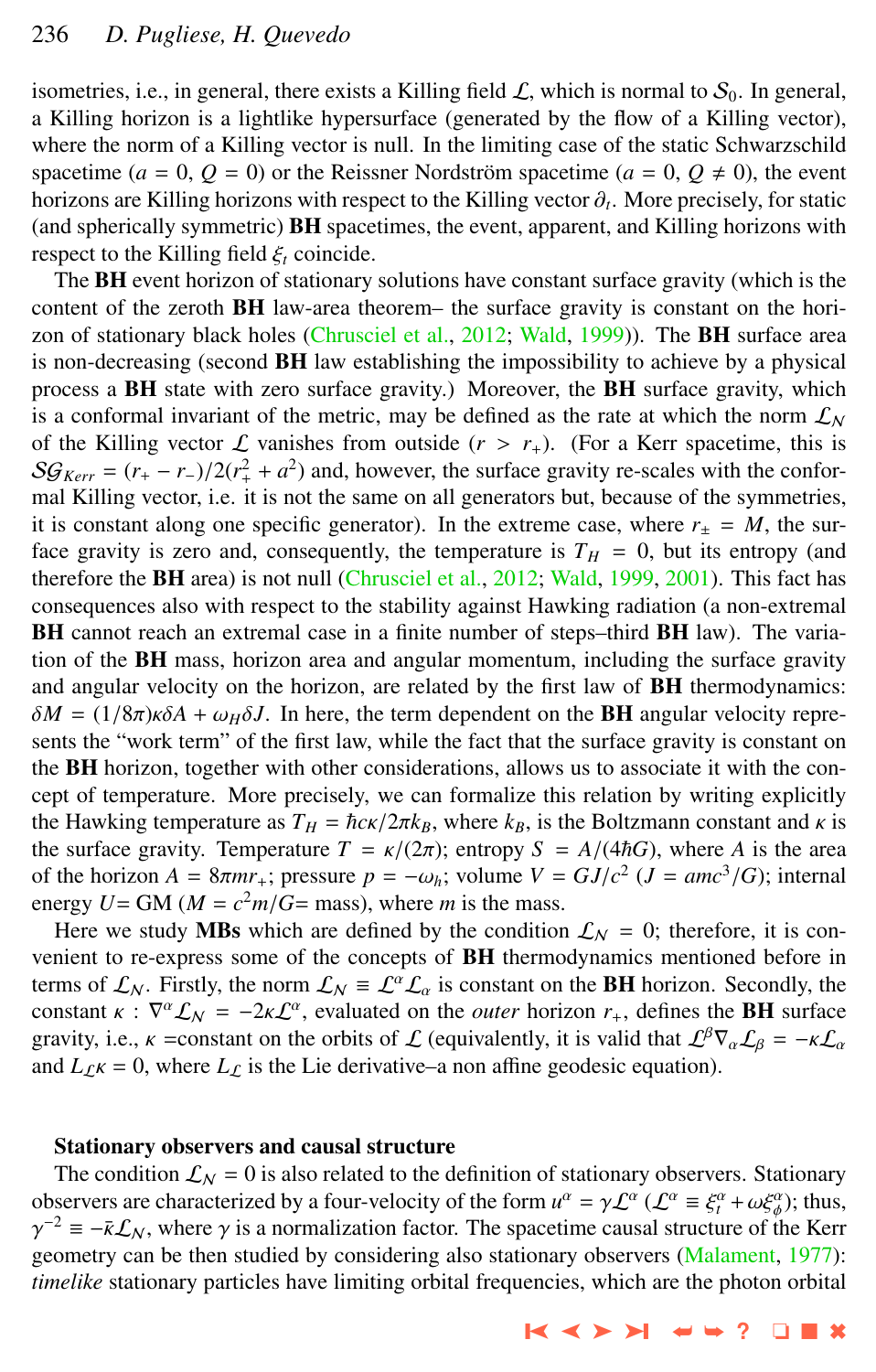frequencies  $\omega_{\pm}$ , i.e., solutions to the condition  $\mathcal{L}_N = 0$ :

$$
\omega_{\pm} \equiv \omega_Z \pm \sqrt{\omega_Z^2 - \omega_*^2}, \quad \omega_{*}^2 \equiv \frac{g_{tt}}{g_{\phi\phi}} = \frac{g^{tt}}{g^{\phi\phi}}, \quad \omega_Z \equiv -\frac{g_{\phi t}}{g_{\phi\phi}}.
$$
(4)

Therefore, timelike stationary observers have orbital frequencies (from now on simply called frequencies) in the interval  $\omega \in [\omega, \omega_+]$ . Thus, frequencies  $\omega_{\pm}$  evaluated on  $r_{\pm}$ provide the frequencies  $\omega_H^{\dagger}$  of the Killing horizons.<br>For completeness, we also derive the frequencies

For completeness, we also derive the frequencies  $\omega_H$  of the horizons in the Kerr-Newman case,

$$
\omega_H^- = \frac{aM\left(2M\sqrt{M^2 - (a^2 + Q^2)} - Q^2 + 2M^2\right)}{4M^2a^2 + Q^4},\tag{5}
$$

$$
\omega_H^+ = \frac{am}{2M\sqrt{M^2 - (a^2 + Q^2)} - Q^2 + 2M^2}.\tag{6}
$$

The limiting Reissner-Nordström and Kerr cases can be obtained by imposing the conditions  $a = 0$  and  $Q = 0$ , respectively.

#### Metric bundles: definition, structure and characteristic frequencies

Metric bundles are a set of metric tensors that can include only BHs *or* BHs *and* NSs, such that each geometry of the set has, at a certain radius  $r$ , equal limiting photon frequency  $\omega_b \in {\omega_+, \omega_-}$ , which is called *characteristic bundle frequency*. Therefore, **MBs** are solution of the zero-norm condition  $\mathcal{L}_N(\omega_b) = 0$ .

It can be proved that *all* the **MBs** are tangent to the horizon curve in the extended plane<sup>1</sup>-see Fig. [\(1\)](#page-8-0). Then, the horizon curve emerges as the envelope surface of the set of MBs. As a consequence, in [Pugliese and Quevedo](#page-10-0) [\(2019\)](#page-10-0) we introduced the concept of weak naked singularities (WNSs) as those metrics related to a portion of the inner horizon, whereas strong naked singularities (SNSs) are related to the outer horizon in the extended plane.

It can be proved that all the frequencies  $\omega_{\pm}$ , in any point of a **BH** or NS geometry, are horizon frequencies in the extended plane or, in other words, since the MBs are tangent to the horizon curve, each characteristic frequency of the bundle  $\omega_b$  is a horizon frequency  $\omega_b = \omega_H^x$ , where  $\omega_H^x \in {\{\omega_H^-, \omega_H^+\}}$ .<br>For seek of clarity first we for

For seek of clarity, first we formalize this definition for the Kerr case as a one-parameter family of solutions parameterized with the spin  $a$  (or  $a/M$ ). The generalization to the case of several parameters is straightforward as, for example, in KN and RN geometries. These cases will be also addressed explicitly below. Particularly, the frequency  $\omega_b$  of the bundle is the inner or outer horizon frequencies of the spacetime, which is tangent to the horizon at a radius  $r_g$  and a spin  $a_g$  (*bundle tangent spin*). In addition, the bundle is characterized by the frequency  $\omega_0$  of the *bundle origin*, i.e., the point  $r = 0$  and  $a = a_0$  in the extended plane. Thus, the **MBs** are all characterized by a frequency  $\omega_b = \omega_H^x(a_g)$ , where  $a_g$  is the

<sup>&</sup>lt;sup>1</sup> An *extended plane*  $\pi^+$  is the set of points ( $a/M$ , Q), where Q is any quantity that characterizes the spacetime and depends on q. In general, the extended plane is an  $(n + 1)$ -dimensional surface, where n is the nu and depends on *a*. In general, the extended plane is an  $(n + 1)$ -dimensional surface, where *n* is the number of independent parameters that enter Q [\(Pugliese and Quevedo,](#page-10-0) [2019\)](#page-10-0).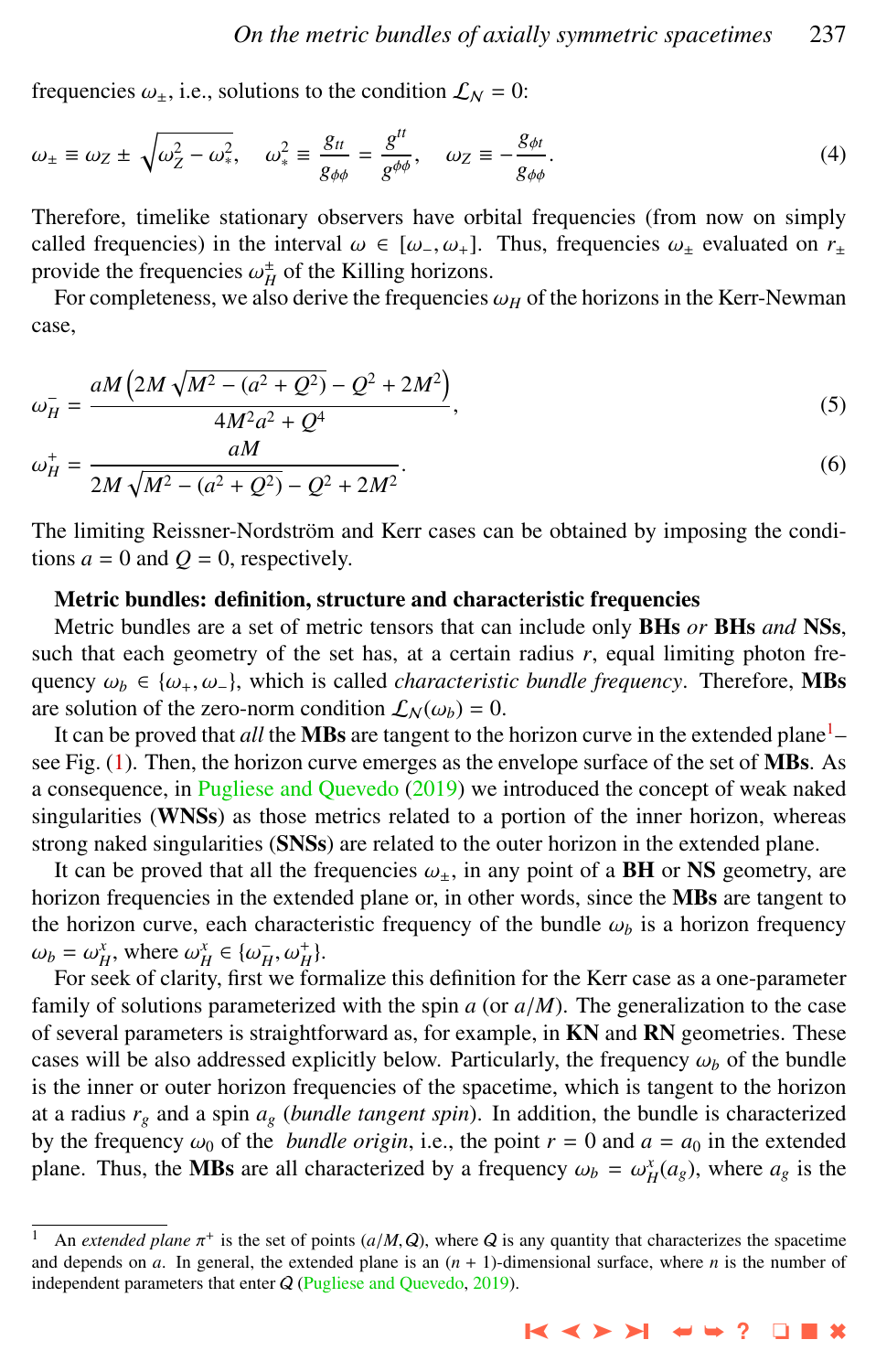<span id="page-5-0"></span>bundle tangent spin, and the frequency  $\omega_0$  at  $r = 0$ , where  $a = a_0$ . The relation between  $a_0$ ,  $a_g$ ,  $r_g$ , and  $\omega_b$ , significant for the bundle characterization, is particularly simple in the case of a spherically symmetric geometry or on the equatorial plane of an axisymmetric geometry. However, in general, the relation, involving also the **MB** origin  $a_0$ , depends on the plane  $\sigma \equiv \sin^2 \theta$  [\(Pugliese and Quevedo,](#page-10-0) [2019a\)](#page-10-0).<br>**MBs** can be closed on the borizon. In Pugliese a

MBs can be closed on the horizon. In [Pugliese and Quevedo](#page-10-0) [\(2019\)](#page-10-0), this property has been shown to be due to the rotation of the singularity: the curves, which define the **BH** horizons for the static RN case, can be are open; the analysis of the KN case represented in [Pugliese and Quevedo](#page-10-0) [\(2019\)](#page-10-0) shows the influence of the spin in the bending and sepa-ration into two families of curves on the equatorial plane. On the other hand, in [Pugliese](#page-10-0) [and Quevedo](#page-10-0) [\(2019a\)](#page-10-0) we proved that, on planes with  $\sigma < 1$ , there can be open Kerr bundles. Then, MBs of axisymmetric spacetimes have a non-trivial extension corresponding to negative bundle frequencies  $\omega_b < 0$ . These **MBs** extensions, associated to characteristic frequencies  $\omega_b = -\omega_H^{\pm}$  equal in magnitude to the horizon frequencies, clearly are not tangent to the horizon curve in the negative frequencies extension of the extended plane tangent to the horizon curve in the negative frequencies extension of the extended plane. However, these **MBs** branches are tangent to the horizon curve in the plane with positive frequencies  $-\omega_b > 0$ .

#### Horizon relations for Kerr geometries on the equatorial plane  $\sigma = 1$

### Horizons relations I:

 $\omega_0^{-1} \equiv a_0^{\pm}/M = \frac{2r_{\pm}(a_g)}{a_g}$ <br> *horizons frequencies:*<br>  $\omega_0^+(r, a_g) = \omega_0$  $\frac{a_g}{a_g} \equiv \omega_H^{-1}(a_g);$ <br>  $\omega = Ma^{-1}(\omega - \omega)$ *horizons frequencies:*  $\omega_H^+(r_g, a_g) = \omega_0^0 = Ma_0^{-1}, \omega_H^-(r_g', a_g) = \omega_0' = M/a_0',$  where  $r_g' \in r - r$ ,  $r_g' \in r$  $(r_{+} = r_{g}, r_{-} = r'_{g}).$ 

#### Horizons relations II:

There is  $\omega'_0 = \frac{1}{4\omega_0}$ ,  $\omega_H^+ \omega_H^- = \frac{1}{4}$  and  $(a_0^+(a_g)a_0^-(a_g) = 4M^2$ ,  $a_0^+/M = \frac{2r_+(a_g)}{a_g}$ [and Quevedo](#page-10-0) [\(2019\)](#page-10-0). *ag* –see [Pugliese](#page-10-0)

In the Kerr **MBs**, the Killing vector  $\mathcal{L}_N$  is a function of *r*, *a* and  $\sigma \equiv \sin^2 \theta$ . The ustorial plane is a notable case, showing in many aspects similarities with the case of equatorial plane is a notable case, showing in many aspects similarities with the case of static limiting geometries, where  $\mathcal{L}_N$  is a function of *r* and *a*, only.

#### Explicit form of the metric bundles

Here, we present explicit expressions for the KN MBs and their limits:

Kerr geometries-equatorial plane  $\sigma = 1$ :

$$
a_{\omega}^{\pm}(r,\omega;M) \equiv \frac{2M^2\omega \pm \sqrt{r^2\omega^2 \left[M^2 - r(r+2M)\omega^2\right]}}{(r+2M)\omega^2},\tag{7}
$$

KN geometries-equatorial plane  $\sigma = 1$ :

$$
a_{\omega}^{\mp} = \frac{\mp \sqrt{r^4 \omega^2 \left\{\omega^2 \left[Q^2 - r(r + 2M)\right] + M^2\right\}} + \omega M(Q^2 - 2rM)}{\omega^2 \left[Q^2 - r(r + 2M)\right]},
$$
\n(8)

or 
$$
(Q_{\omega}^{\pm})^2 = \frac{r \left{\omega^2 \left[a^2(r+2M) + r^3\right] - 4aM^2\omega - rM^2 + 2M^3\right\}}{(a\omega - M)^2}
$$
, (9)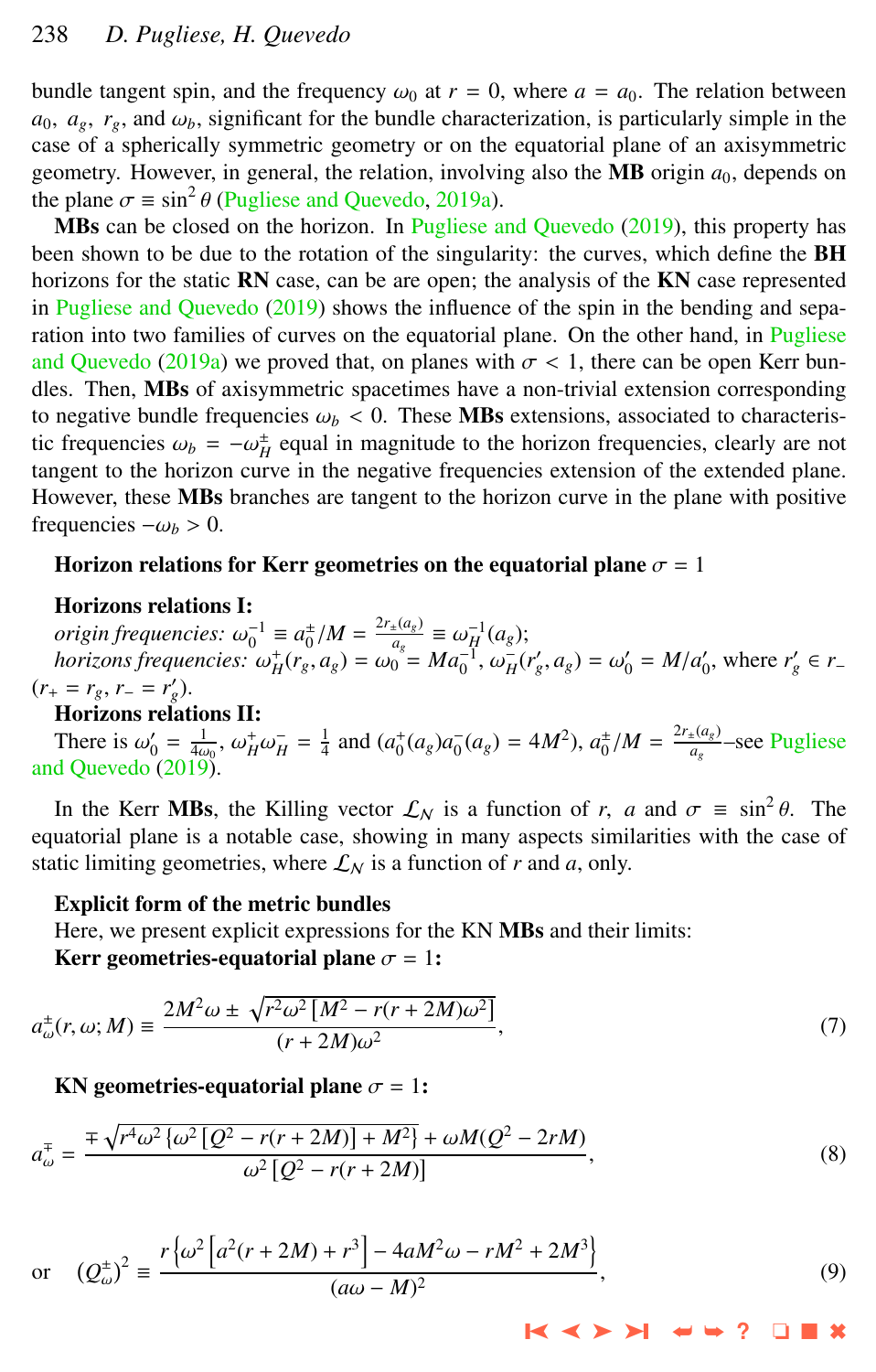#### RN geometries:

$$
\left(Q_{\omega}^{\pm}\right)^{2} = r\left(\frac{r^{3}}{M^{2}}\omega^{2} - r + 2M\right). \tag{10}
$$

In the **RN** geometries, the limiting frequencies are  $\omega_{\pm} = \pm \frac{M \sqrt{Q^2 + (r - 2M)r}}{r^2}$ <br>*Quencies*  $\omega_{\pm}$  do not depend explicitly on  $Q_{\pm}$ ; this means that the electric  $\frac{r^{(1-2M)'}{r^2}}{r^2}$ . The **KN** frequencies  $\omega_{\pm}$  do not depend explicitly on  $Q_T$ ; this means that the electric and rotational<br>parameters of the geometry play a different role in the solutions  $\omega$  =constant parameters of the geometry play a different role in the solutions  $\omega_{\pm}$ =constant.

Explicitly, if we consider a surface  $a_g(a_0; Q)$  of the tangent **MBs** spins in the case  $a_0 \neq 0$ , where *Q* is a parameter, we obtain

KN bundle origin spin-equatorial plane:

$$
a_0 = \frac{2M^2 - Q^2 \mp 2M\sqrt{M^2 - (a^2 + Q^2)}}{a} \quad (r_{\mp}),
$$
\n(11)

KN bundle tangent spin:

$$
a_g^{\dagger}(a_0) = \frac{a_0 \left(2M^2 - Q^2\right) \mp 2M \sqrt{a_0^2 \left(M^2 - Q^2\right) - Q^4}}{a_0^2 + 4M^2}
$$
\n(12)

where 
$$
a_0 > a_L(Q) \equiv \sqrt{-\frac{Q^4}{Q^2 - M^2}}
$$
 with  $Q^2 \in [0, M^2]$ .

These functions are very important to derive a relation between BHs (with tangent spins *ag*) and NSs (with origin spins  $a_0$ ), as discussed in [Pugliese and Quevedo](#page-10-0) [\(2019\)](#page-10-0), and also the transformation laws for BHs in the extended plane, as explicitly shown in [Pugliese and](#page-10-0) [Quevedo](#page-10-0) [\(2019a\)](#page-10-0).

The relation between BHs and NSs can be formalized by analyzing the function of the tangent spin  $a_g(a_0)$  in terms of the **MB** origin  $a_0$  as follows

Kerr geometry  $\sigma = 1$ :

$$
\forall a_0 > 0
$$
,  $a_g \equiv \frac{4a_0M^2}{a_0^2 + 4M^2}$  where  $a_g \in [0, M]$  and  $\lim_{a_0 \to 0} a_g = \lim_{a_0 \to \infty} a_g = 0$ ,

 $a_g(a_0 = 2M) = M$ . Alternatively, we can explicitly write the relation between the tangent spin and the radius as follows:

$$
a_{tangent}(r) \equiv \frac{r(M - r_g) + Mr_g}{\sqrt{- (r_g - 2M)r_g}}\tag{13}
$$

where  $r_g \in [0, 2M]$ ,  $a_g = a_{\pm}$ :  $\frac{r_g}{M}$  $\frac{r_g}{M} = \frac{2a_0^2}{a_0^2 + 4}$  $a_0^2 + 4M^2$ 

#### Some general results from the study of metric bundles in the extended plane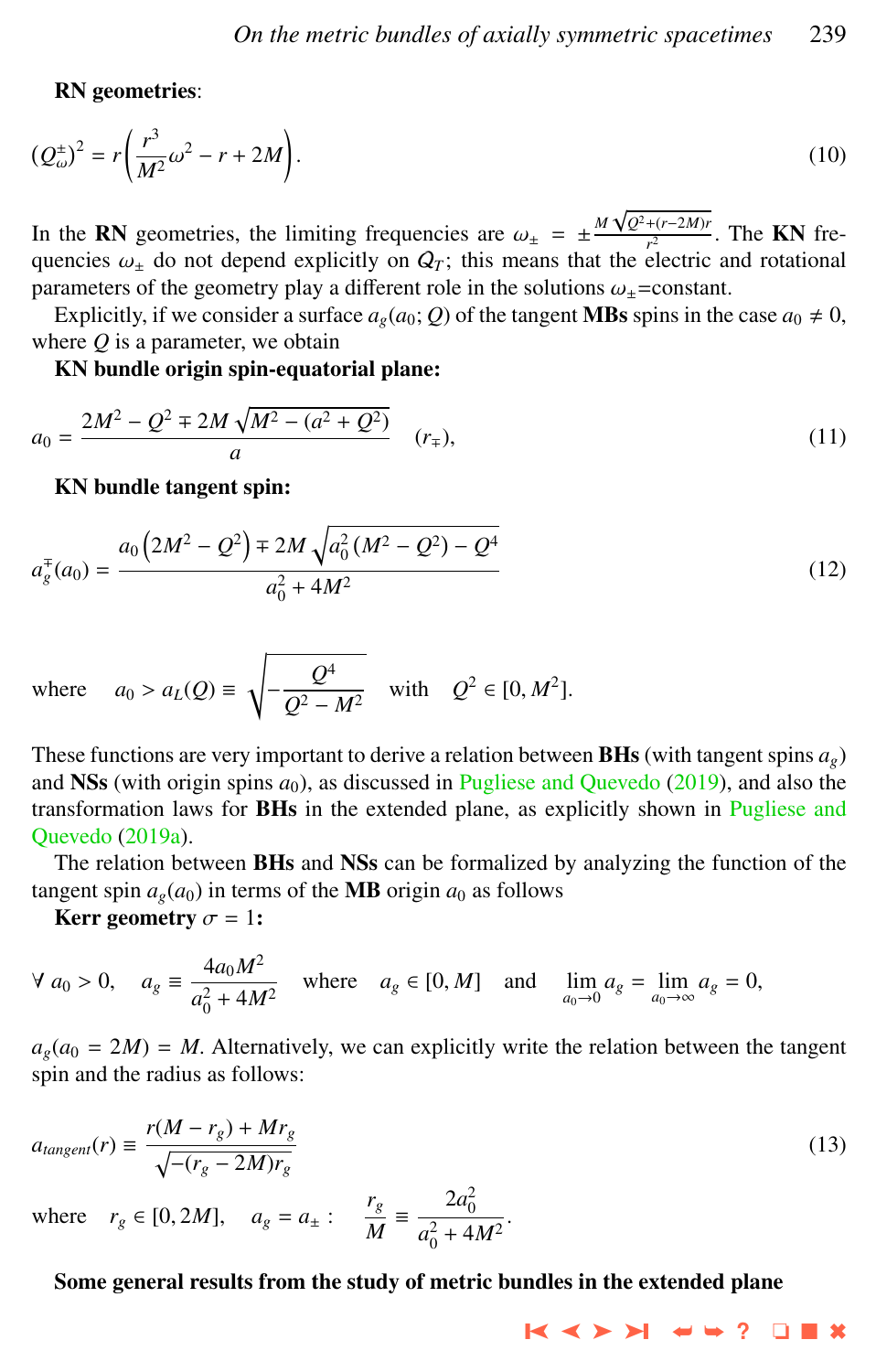# 240 *D. Pugliese, H. Quevedo*

We now summarize some general results obtained in [Pugliese and Quevedo](#page-10-0) [\(2019\)](#page-10-0); [Pugliese and Quevedo](#page-10-0) [\(2019a\)](#page-10-0). For simplicity, we focus on the equatorial plane of the Kerr geometry so that a MB can be represented as a curve on the plane  $(a, r)$ .

#### Vertical lines  $r = constant$  in the extended plane

Vertical lines *r* =constant in the extended plane intersect specific MBs. First, on a point *r*, there is always a maximum of two intersections (limiting cases are on the horizon curve or on the origin  $r = 0$  and  $a_0 = 0$  or  $r = 2M$  and  $a_0 = 0$ ), which provide the two limit frequencies  $\omega_{\pm} \equiv {\omega_b, \omega'_b}$ <br>MRs. These are also hori  $\hat{b}_b$ , corresponding to the two characteristic frequencies of the two **MBs.** These are also horizon frequencies  $\omega_{\pm} = {\omega_b, \omega'_b}$ <br>where  $(y, y) = \pm$  and a and a. They are the tangent sp  $\begin{cases} b' \\ b' \end{cases} \equiv \{ \omega_H^x(a_g), \omega_H^y\}$  $y_H^{\mathbf{y}}(a'_g)$ }, respectively, where  $(x, y) = \pm$  and  $a_g$  and  $a'_g$ . They are the tangent spins of the two **MBs** with frequency  $\omega_b$  and  $\omega'_b$ *b* , respectively. We clarify in [Pugliese and Quevedo](#page-10-0) [\(2019a\)](#page-10-0) the precise correspondence between  $\{x, y, \pm\}$ . In fact, these quantities are related to the notion of **BH** inner horizon confinement, discussed firstly in [Pugliese and Quevedo](#page-10-0) [\(2019\)](#page-10-0), and to the horizon replicas introduced in [Pugliese and Quevedo](#page-10-0)  $(2019a)$ . The **BH** inner horizon confinement is related to the notion of bottleneck as well. It is based on the fact that it is not possible to find a bundle outside the outer event horizon  $(r > r<sub>+</sub>)$  in the plane (and for any geometry *a*) with a characteristic frequency equal to that of the inner horizon. This implies that outside the horizon of a given spacetime, it is not possible to find a photon limiting frequency equal to the inner horizon frequency. Nevertheless, it is possible to find such orbits for the frequencies of the outer horizon. However, it is possible to find frequencies of the inner horizon in the Kerr case for  $\sigma$  sufficiently small (sufficiently close to the rotation axis); therefore, it is possible to "extract" this inner horizon frequency on an "orbit"  $r > r_+$ :  $\mathcal{L} \cdot \mathcal{L} = 0$ .

This notion led to the definition in [Pugliese and Quevedo](#page-10-0) [\(2019a\)](#page-10-0) of the horizon replicas. These structures occur when there is a point *r* of the bundle such that the characteristic bundle frequencies  $\omega_b(a) \in {\{\omega_H^+(a_p), \omega_H^-(a_p)\}}$  are located exactly at  $r_{\pm}(a_p) > r_{+}(a)$ , that is, on the horizon with frequency  $\omega_b(a)$ . Such orbits are, therefore, called horizons replicas (these are clearly related to the vertical lines of the extended plane crossing the horizon curve on the tangent point to the bundle).

#### Horizontal lines  $a = constant$  on the extended plane

Horizontal lines *a* =constant on the extended plane determine a particular geometry and are related to the orbits with frequencies equal to that of the Killing horizons in the extended plane and, therefore, to the concept of horizon replicas.

# The Kerr-de-Sitter metric bundle

To complete this overview of the MBs of axisymmetric spacetimes, we present here the explicit expressions for the Kerr-de Sitter geometry, which has an interesting and complex horizon structure. Further details on these specific solutions can be found in [Pugliese and](#page-10-0) Stuchlík [\(2019b\)](#page-10-0).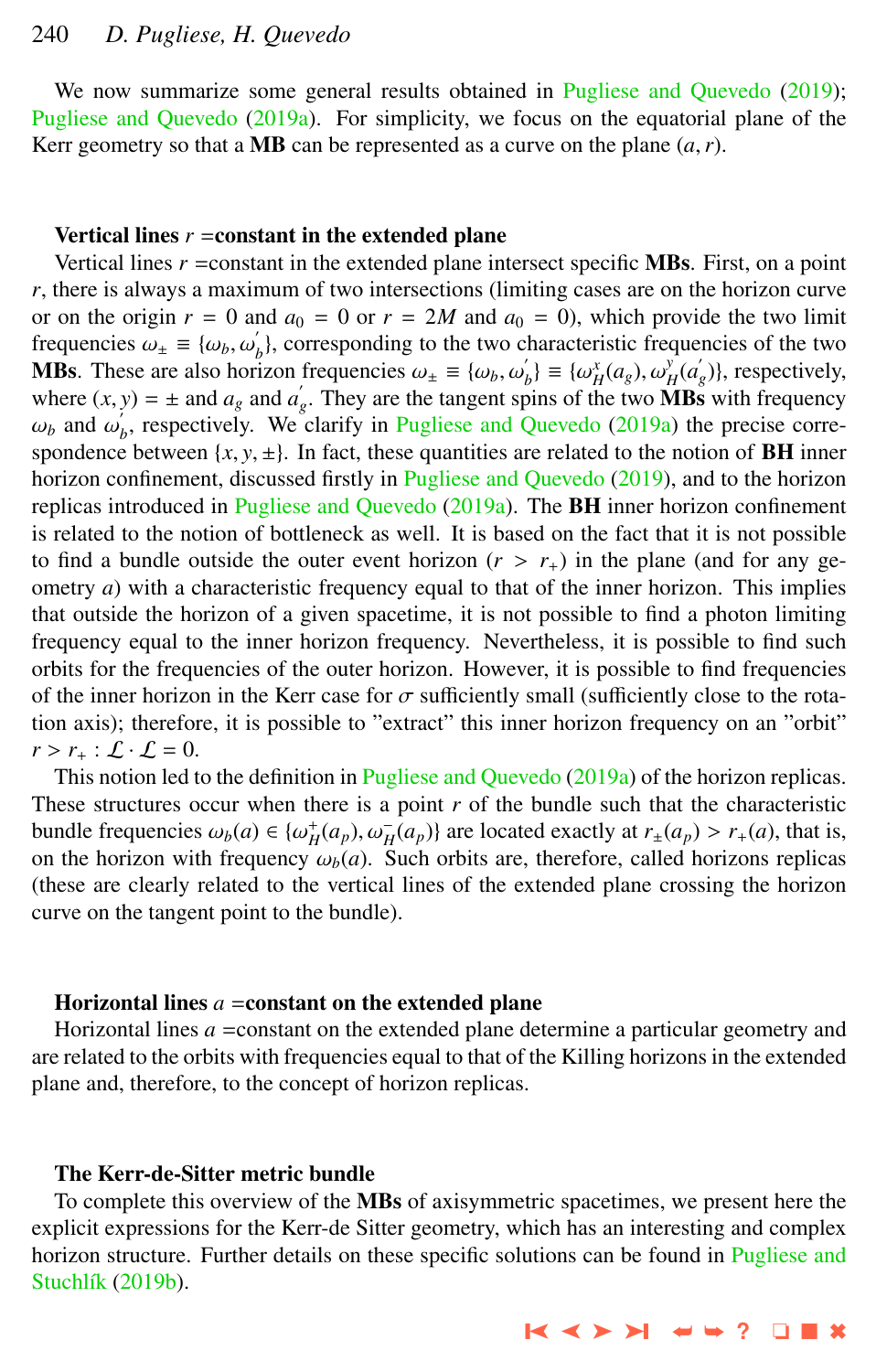<span id="page-8-0"></span>

**Figure 1.** Kerr-de-Sitter geometry: Equatorial plane ( $\sigma = 1$ ). Left panel: Metric bundles of the Kerrde-Sitter geometries in the plane  $(a/M, r/M)$  for fixed cosmological constant  $\Lambda > 0$ . The black thick curve is the horizon curve in the extended plane. Metric bundles are tangent to the horizon curve. The origin spins  $a_0$  are also shown. The tangent spin  $a_g$  is on the horizon curve. Each bundle (curve) has a specific frequency (the lower bundle corresponds to greater frequencies due to the fact that the inner horizon frequency is always greater then the outer horizon frequency, a part in the extreme **BH** case), which is the horizon frequency of the point  $(a, r)$  of the bundle, particularly, at the origin  $(a = a_0, r = 0)$  and tangent point  $(a = a_g, r = r_g)$ . Center and right panel: Bundles in the  $(\Lambda, r/M)$ plane for different spins and frequencies. Black curves represent the horizon. Each curve is for a different fixed frequency  $\omega$  (the lower the curve, the greater the frequency).

#### Kerr-de-Sitter metric bundle, general form in Λ:

$$
\Lambda_{\omega} = \frac{-6 \sin^2(\theta) \left[\omega^2 \left(a^2 + r^2\right)^2 + a^2 - 4aMr\omega\right]}{\left[a^2 \cos(2\theta) + a^2 + 2r^2\right] \left[a \sin^2(\theta) \left[a\omega^2 \left(a^2 + r^2\right) - 2\omega \left(a^2 + r^2\right) + a\right] + r^2\right]} + \frac{6 \left[a^2 \omega^2 \sin^4(\theta) \left[a^2 + r(r - 2M)\right] + a^2 + r(r - 2M)\right]}{\left[a^2 \cos(2\theta) + a^2 + 2r^2\right] \left[a \sin^2(\theta) \left[a\omega^2 \left(a^2 + r^2\right) - 2\omega \left(a^2 + r^2\right) + a\right] + r^2\right]}.
$$
\n(14)

This expression gives the form of the MBs in the Kerr-de-Sitter spacetime in terms of the cosmological constant  $\Lambda > 0$  for any plane  $\sigma \equiv \sigma^2 \theta$ . Similar solutions can easily be found<br>in terms of a. The extended plane is represented, however, a 3D space. In Figs. (1), we in terms of  $a_{\omega}$ . The extended plane is represented, however, a 3D space. In Figs. (1), we show different representations of this case.

# 3 CONCLUDING REMARKS

We discussed the concept of metric bundles of axially symmetric spacetimes. In Eqs. [\(7\)](#page-5-0), [\(8\)](#page-5-0) and [\(9\)](#page-5-0) explicit expression of these bundles are given on the equatorial plane of the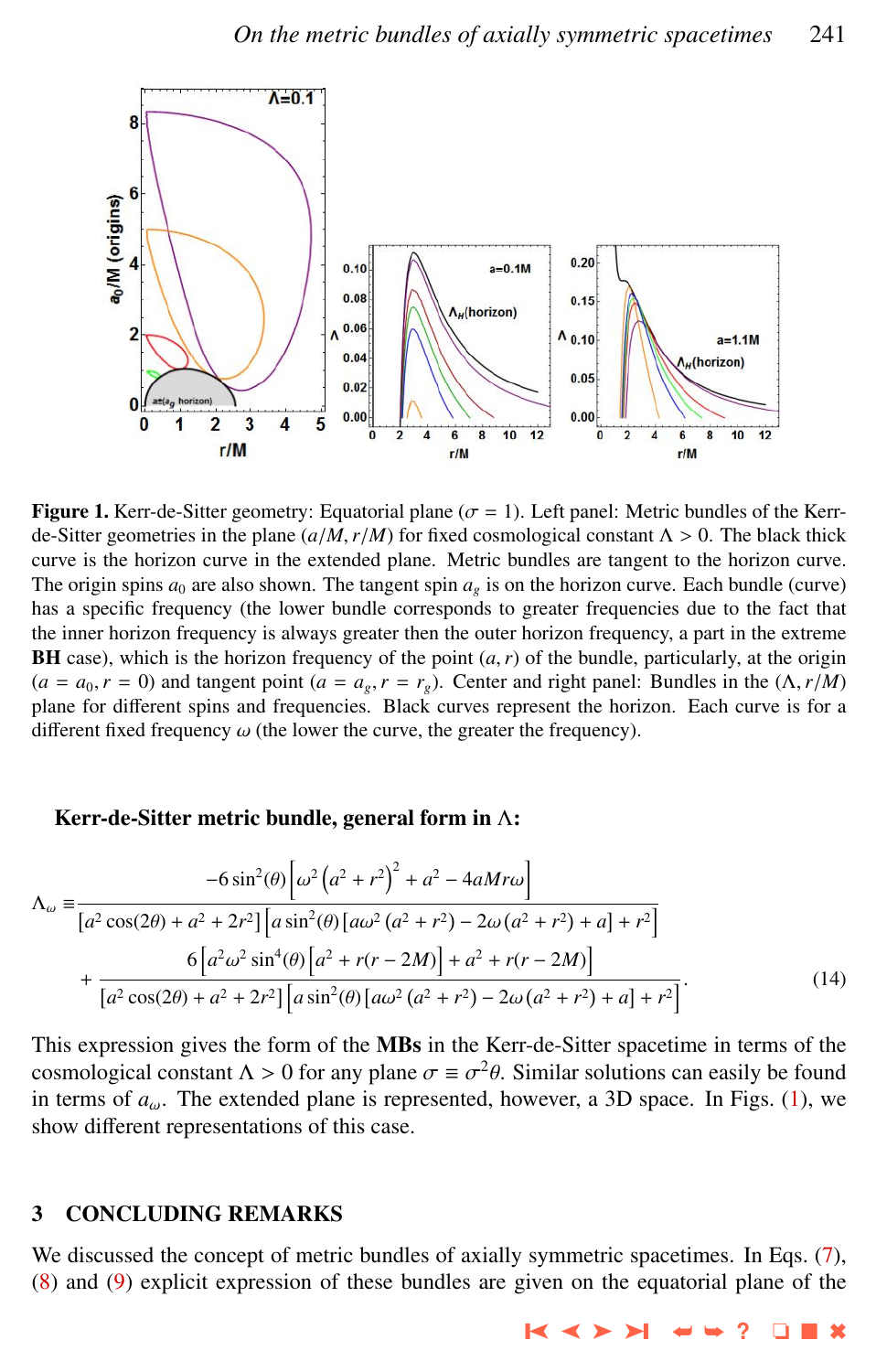<span id="page-9-0"></span>Kerr geometries, Kerr-Newman spacetimes and for the spherically symmetric Reissner-Nordström spacetime. In Eq.  $(14)$  $(14)$ , we present the expression for the Kerr-de-Sitter geometry. Figs  $(1)$  illustrate these MBs and their main features such as the origins  $a_0$  and the tangent points  $a_g$  on the horizon curve in the extended plane, where the **MBs** are represented as curves. At the end of Sec. [\(2\)](#page-2-0), we discussed some results concerning the general properties of the geometries defined by the bundles, as extracted from the analysis of these structures, such as the BH horizon confinement and horizon replicas. The issues discussed in this article refer to the study of [Pugliese and Quevedo](#page-10-0) [\(2019\)](#page-10-0), where the concept of metric bundle was first introduced and the definition of Killing throat and bottleneck for the Kerr, Kerr-Newman and Reissner-Nordström spacetimes were considered. In [Pugliese](#page-10-0) [and Quevedo](#page-10-0) [\(2019a\)](#page-10-0), we present the general definition on an arbitrary plane of the Kerr geometry and give definition of horizon replicas. In a future work, we intend to general-ize this study to other spacetimes (Pugliese and Stuchlík, [2019b\)](#page-10-0) and investigate in detail the consequences for the  $BH$  thermodynamical properties as described in Sec. [\(2\)](#page-2-0). Kerrde Sitter MBs eventually face the problem of finding a convenient MBs parametrization and definition in spherically symmetric spacetimes. The **MBs** tangency with the horizons curves, characteristic of the axially symmetric spacetimes, reduces to an approximation for the static geometries, while an adaptation of the (conformal invariant) MBs definitions to the static case is possible. MBs utility lies in enlightening spacetime properties emerging in the extended plane, related to the local causal structure and BH thermodynamics such as the surface gravity, temperature and luminosity. The extended plane and metric bundles connect different points of one geometry and different geometries, providing a new frame of interpretation of these metrics families. Some spacetime properties can be detected by stationary observers and the light-like orbits in the region outside the BH horizon. In this sense, we mention the horizons confinement and the replicas. There is a replica when certain properties of a BH horizon are replicated in other points of the same or different spacetimes. There is also the vice versa effect called confinement, as we proved for a portion of the Kerr inner horizon curve. Significant for the transformations from one solution to another, MBs represent a global frame for the BHs analysis. Of direct astrophysical interest, MBs, read in terms of the light surfaces, relate many aspects of BHs physics, such as "BH" images, and several processes, which constrain energy extraction, such as the BHs jet emission and jet collimation, or regulate the Blandford-Znajek process. They also constraint accretion disks or the Grad-Shafranov equation for the force free magnetosphere around BHs.

# ACKNOWLEDGEMENTS

D.P. acknowledges partial support from the Junior GAČR grant of the Czech Science Foundation No:16-03564Y.

#### REFERENCES

Chakraborty, C., Kocherlakota, P., Patil, M., Bhattacharyya, S., Joshi, P. S. and Krolak, A. (2017), ´ Distinguishing kerr naked singularities and black holes using the spin precession of a test gyro in